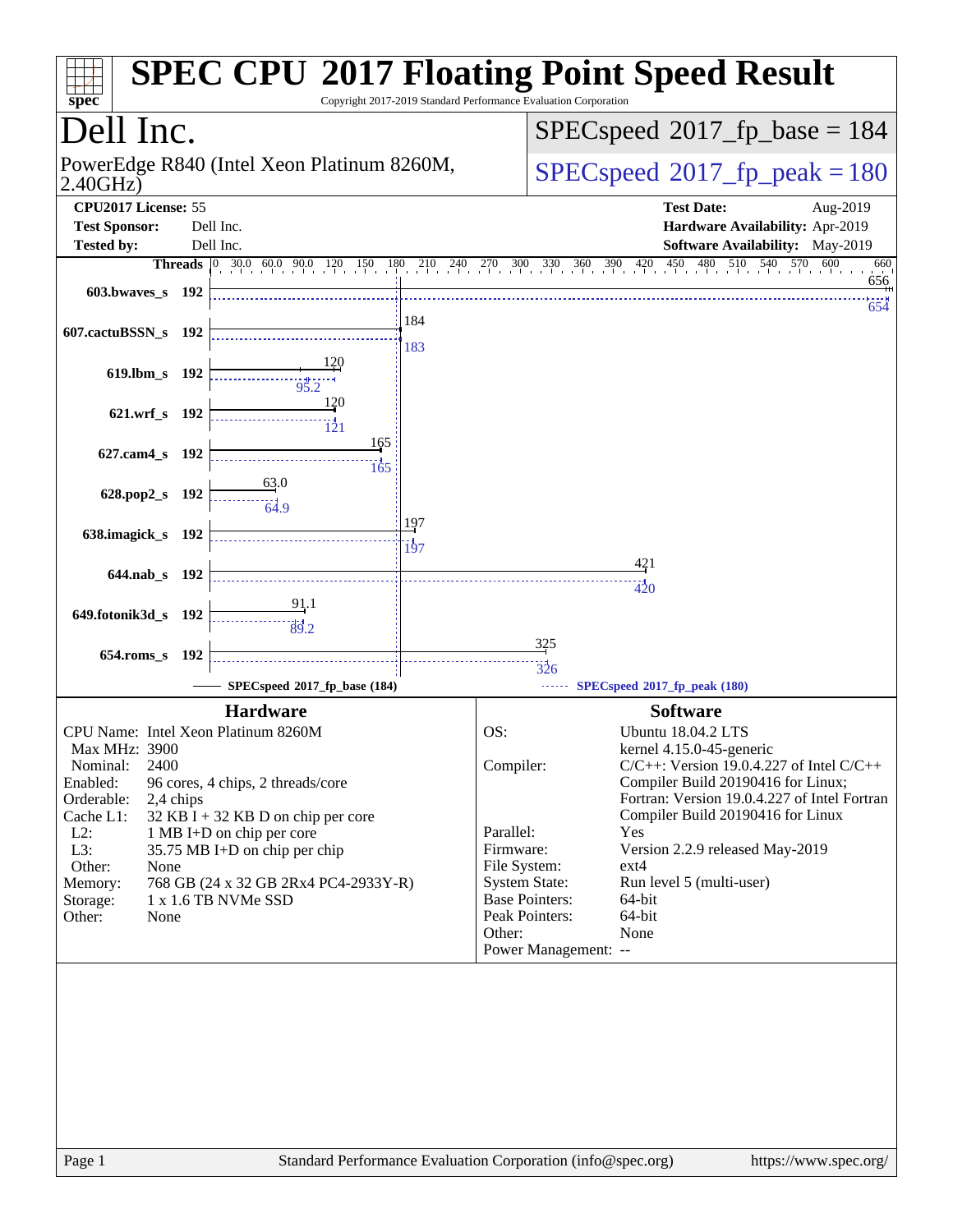

Copyright 2017-2019 Standard Performance Evaluation Corporation

## Dell Inc.

2.40GHz) PowerEdge R840 (Intel Xeon Platinum 8260M,  $SPEC speed@2017$  fp\_peak = 180

[SPECspeed](http://www.spec.org/auto/cpu2017/Docs/result-fields.html#SPECspeed2017fpbase)<sup>®</sup>2017 fp base = 184

**[CPU2017 License:](http://www.spec.org/auto/cpu2017/Docs/result-fields.html#CPU2017License)** 55 **[Test Date:](http://www.spec.org/auto/cpu2017/Docs/result-fields.html#TestDate)** Aug-2019 **[Test Sponsor:](http://www.spec.org/auto/cpu2017/Docs/result-fields.html#TestSponsor)** Dell Inc. **[Hardware Availability:](http://www.spec.org/auto/cpu2017/Docs/result-fields.html#HardwareAvailability)** Apr-2019 **[Tested by:](http://www.spec.org/auto/cpu2017/Docs/result-fields.html#Testedby)** Dell Inc. **[Software Availability:](http://www.spec.org/auto/cpu2017/Docs/result-fields.html#SoftwareAvailability)** May-2019

### **[Results Table](http://www.spec.org/auto/cpu2017/Docs/result-fields.html#ResultsTable)**

|                                   | <b>Base</b>    |                |            |                |       | <b>Peak</b>    |            |                |                |              |                |              |                |              |
|-----------------------------------|----------------|----------------|------------|----------------|-------|----------------|------------|----------------|----------------|--------------|----------------|--------------|----------------|--------------|
| <b>Benchmark</b>                  | <b>Threads</b> | <b>Seconds</b> | Ratio      | <b>Seconds</b> | Ratio | <b>Seconds</b> | Ratio      | <b>Threads</b> | <b>Seconds</b> | <b>Ratio</b> | <b>Seconds</b> | <b>Ratio</b> | <b>Seconds</b> | <b>Ratio</b> |
| 603.bwayes s                      | 192            | 89.5           | 659        | 89.9           | 656   | 90.3           | 654        | 192            | 90.0           | 655          | 92.9           | 635          | 90.3           | 654          |
| 607.cactuBSSN s                   | 192            | 90.5           | 184        | 91.1           | 183   | 90.5           | <u>184</u> | 192            | 90.2           | 185          | 91.1           | 183          | 91.0           | <u>183</u>   |
| $619.1$ bm s                      | 192            | 41.6           | 126        | 60.2           | 87.0  | 43.8           | <u>120</u> | 192            | 43.6           | 120          | 56.2           | 93.2         | 55.0           | 95.2         |
| $621$ .wrf s                      | 192            | 110            | 120        | 109            | 121   | <u>110</u>     | 120        | 192            | 110            | 120          | 109            | 121          | <b>110</b>     | <u>121</u>   |
| $627$ .cam $4 \text{ s}$          | 192            | 53.7           | <u>165</u> | 54.0           | 164   | 53.6           | 165        | 192            | 53.8           | 165          | 53.7           | <b>165</b>   | 53.4           | 166          |
| $628.pop2_s$                      | 192            | 188            | 63.2       | 188            | 63.0  | 189            | 62.8       | 192            | 184            | 64.5         | 183            | 65.0         | 183            | 64.9         |
| 638.imagick_s                     | 192            | 73.2           | 197        | 72.8           | 198   | 73.1           | 197        | 192            | 73.3           | 197          | 73.8           | 196          | 73.4           | <u>197</u>   |
| $644$ .nab s                      | 192            | 41.6           | 420        | 41.5           | 421   | 41.5           | 421        | 192            | 41.7           | 419          | 41.6           | 420          | 41.5           | 421          |
| 649.fotonik3d s                   | 192            | 99.1           | 91.9       | 100            | 90.9  | 100            | 91.1       | 192            | 101            | 90.5         | 102            | 89.2         | 110            | 82.6         |
| $654$ .roms s                     | 192            | 48.5           | 325        | 48.5           | 325   | 48.5           | 325        | 192            | 48.3           | 326          | <b>48.3</b>    | <b>326</b>   | 48.3           | 326          |
| $SPECspeed*2017$ fp base =<br>184 |                |                |            |                |       |                |            |                |                |              |                |              |                |              |

**[SPECspeed](http://www.spec.org/auto/cpu2017/Docs/result-fields.html#SPECspeed2017fppeak)[2017\\_fp\\_peak =](http://www.spec.org/auto/cpu2017/Docs/result-fields.html#SPECspeed2017fppeak) 180**

Results appear in the [order in which they were run.](http://www.spec.org/auto/cpu2017/Docs/result-fields.html#RunOrder) Bold underlined text [indicates a median measurement](http://www.spec.org/auto/cpu2017/Docs/result-fields.html#Median).

#### **[General Notes](http://www.spec.org/auto/cpu2017/Docs/result-fields.html#GeneralNotes)**

Environment variables set by runcpu before the start of the run: KMP\_AFFINITY = "granularity=fine,compact" LD\_LIBRARY\_PATH = "/home/cpu2017/lib/intel64" OMP\_STACKSIZE = "192M"

 Binaries compiled on a system with 1x Intel Core i9-7900X CPU + 32GB RAM memory using Redhat Enterprise Linux 7.5 NA: The test sponsor attests, as of date of publication, that CVE-2017-5754 (Meltdown) is mitigated in the system as tested and documented. Yes: The test sponsor attests, as of date of publication, that CVE-2017-5753 (Spectre variant 1) is mitigated in the system as tested and documented. Yes: The test sponsor attests, as of date of publication, that CVE-2017-5715 (Spectre variant 2) is mitigated in the system as tested and documented. Transparent Huge Pages enabled by default Prior to runcpu invocation Filesystem page cache synced and cleared with: sync; echo 3> /proc/sys/vm/drop\_caches

#### **[Platform Notes](http://www.spec.org/auto/cpu2017/Docs/result-fields.html#PlatformNotes)**

 BIOS settings: ADDDC setting disabled Sub NUMA Cluster disabled Virtualization Technology disabled DCU Streamer Prefetcher disabled System Profile set to Custom CPU Performance set to Maximum Performance

**(Continued on next page)**

Page 2 Standard Performance Evaluation Corporation [\(info@spec.org\)](mailto:info@spec.org) <https://www.spec.org/>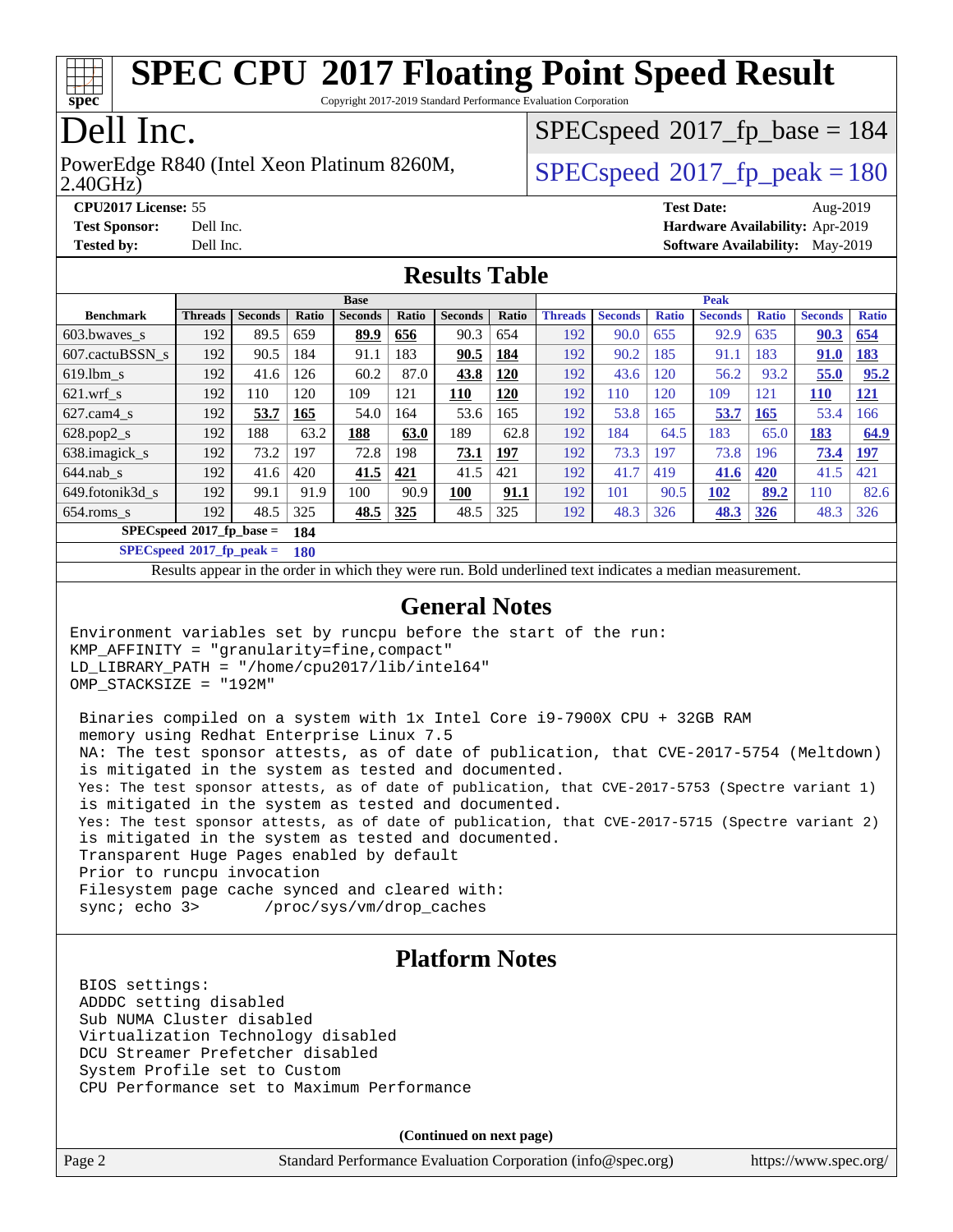

Copyright 2017-2019 Standard Performance Evaluation Corporation

## Dell Inc.

2.40GHz) PowerEdge R840 (Intel Xeon Platinum 8260M,  $SPEC speed@2017$  fp\_peak = 180

[SPECspeed](http://www.spec.org/auto/cpu2017/Docs/result-fields.html#SPECspeed2017fpbase)<sup>®</sup>2017 fp base = 184

**[CPU2017 License:](http://www.spec.org/auto/cpu2017/Docs/result-fields.html#CPU2017License)** 55 **[Test Date:](http://www.spec.org/auto/cpu2017/Docs/result-fields.html#TestDate)** Aug-2019 **[Test Sponsor:](http://www.spec.org/auto/cpu2017/Docs/result-fields.html#TestSponsor)** Dell Inc. **[Hardware Availability:](http://www.spec.org/auto/cpu2017/Docs/result-fields.html#HardwareAvailability)** Apr-2019 **[Tested by:](http://www.spec.org/auto/cpu2017/Docs/result-fields.html#Testedby)** Dell Inc. Dell Inc. **[Software Availability:](http://www.spec.org/auto/cpu2017/Docs/result-fields.html#SoftwareAvailability)** May-2019

#### **[Platform Notes \(Continued\)](http://www.spec.org/auto/cpu2017/Docs/result-fields.html#PlatformNotes)**

Page 3 Standard Performance Evaluation Corporation [\(info@spec.org\)](mailto:info@spec.org) <https://www.spec.org/> C States set to Autonomous C1E disabled Uncore Frequency set to Dynamic Energy Efficiency Policy set to Performance Memory Patrol Scrub disabled Logical Processor enabled CPU Interconnect Bus Link Power Management disabled PCI ASPM L1 Link Power Management disabled Sysinfo program /home/cpu2017/bin/sysinfo Rev: r5974 of 2018-05-19 9bcde8f2999c33d61f64985e45859ea9 running on intel-sut Fri Aug 9 04:38:56 2019 SUT (System Under Test) info as seen by some common utilities. For more information on this section, see <https://www.spec.org/cpu2017/Docs/config.html#sysinfo> From /proc/cpuinfo model name : Intel(R) Xeon(R) Platinum 8260M CPU @ 2.40GHz 4 "physical id"s (chips) 192 "processors" cores, siblings (Caution: counting these is hw and system dependent. The following excerpts from /proc/cpuinfo might not be reliable. Use with caution.) cpu cores : 24 siblings : 48 physical 0: cores 0 1 2 3 4 5 6 8 9 10 11 12 13 16 17 18 19 20 21 25 26 27 28 29 physical 1: cores 0 1 2 3 4 5 6 8 9 10 11 12 13 16 17 18 19 20 21 25 26 27 28 29 physical 2: cores 0 1 2 3 4 5 6 8 9 10 11 12 13 16 17 18 19 20 21 24 25 27 28 29 physical 3: cores 0 1 2 3 4 5 6 8 9 10 11 12 13 16 17 18 19 20 21 25 26 27 28 29 From lscpu: Architecture: x86\_64 CPU op-mode(s): 32-bit, 64-bit Byte Order: Little Endian CPU(s): 192 On-line CPU(s) list: 0-191 Thread(s) per core: 2 Core(s) per socket: 24 Socket(s): 4 NUMA node(s): 8 Vendor ID: GenuineIntel CPU family: 6 Model: 85 Model name: Intel(R) Xeon(R) Platinum 8260M CPU @ 2.40GHz Stepping: 6 CPU MHz: 2744.079 BogoMIPS: 4800.00 Virtualization: VT-x **(Continued on next page)**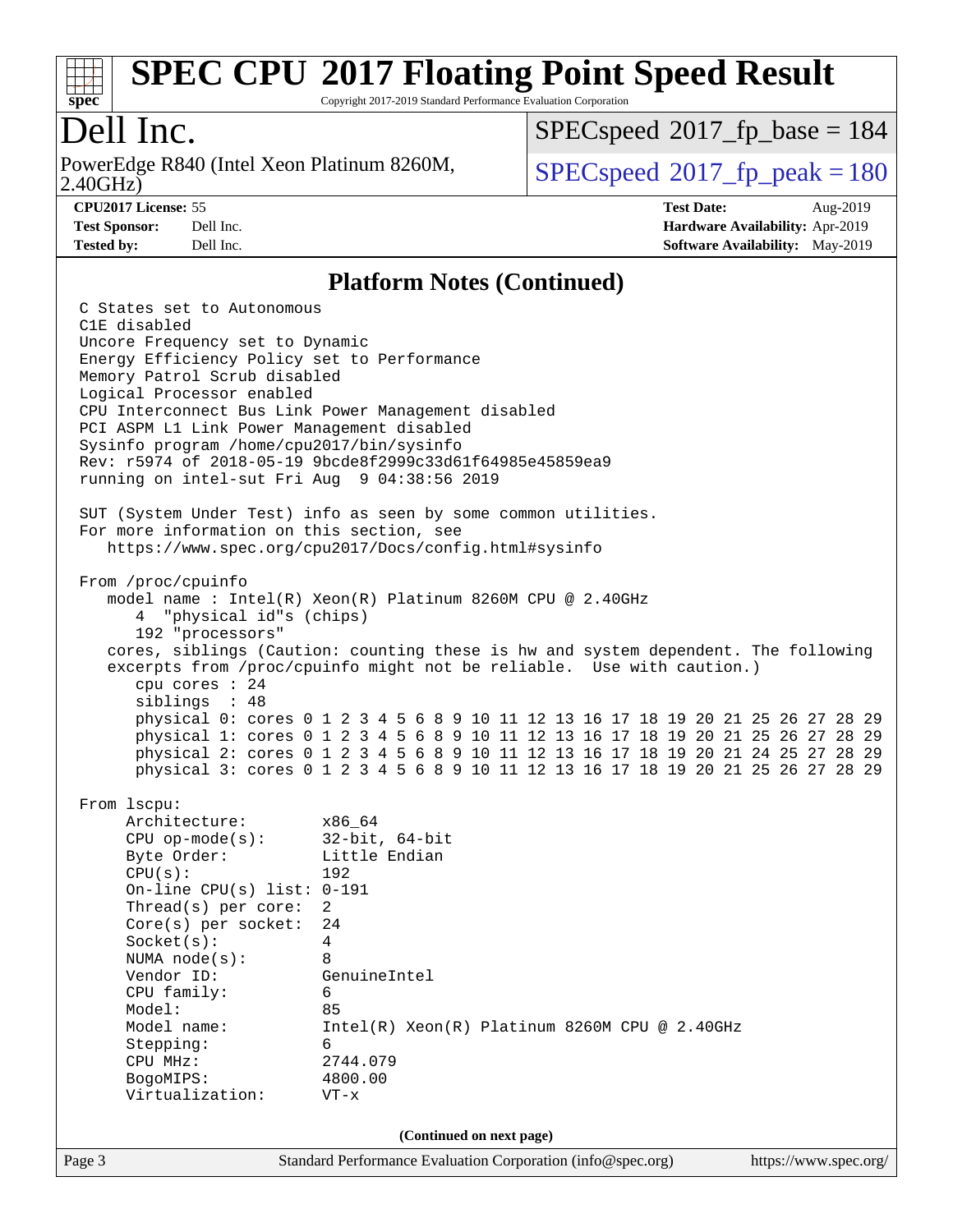

Copyright 2017-2019 Standard Performance Evaluation Corporation

## Dell Inc.

2.40GHz) PowerEdge R840 (Intel Xeon Platinum 8260M,  $SPEC speed@2017$  fp\_peak = 180

[SPECspeed](http://www.spec.org/auto/cpu2017/Docs/result-fields.html#SPECspeed2017fpbase)<sup>®</sup>2017 fp base = 184

**[CPU2017 License:](http://www.spec.org/auto/cpu2017/Docs/result-fields.html#CPU2017License)** 55 **[Test Date:](http://www.spec.org/auto/cpu2017/Docs/result-fields.html#TestDate)** Aug-2019 **[Test Sponsor:](http://www.spec.org/auto/cpu2017/Docs/result-fields.html#TestSponsor)** Dell Inc. **[Hardware Availability:](http://www.spec.org/auto/cpu2017/Docs/result-fields.html#HardwareAvailability)** Apr-2019 **[Tested by:](http://www.spec.org/auto/cpu2017/Docs/result-fields.html#Testedby)** Dell Inc. **[Software Availability:](http://www.spec.org/auto/cpu2017/Docs/result-fields.html#SoftwareAvailability)** May-2019

#### **[Platform Notes \(Continued\)](http://www.spec.org/auto/cpu2017/Docs/result-fields.html#PlatformNotes)**

 L1d cache: 32K L1i cache: 32K L2 cache: 1024K L3 cache: 36608K NUMA node0 CPU(s): 0,8,16,24,32,40,48,56,64,72,80,88,96,104,112,120,128,136,144,152,160,168,176,184 NUMA node1 CPU(s): 1,9,17,25,33,41,49,57,65,73,81,89,97,105,113,121,129,137,145,153,161,169,177,185 NUMA node2 CPU(s): 2,10,18,26,34,42,50,58,66,74,82,90,98,106,114,122,130,138,146,154,162,170,178,186 NUMA node3 CPU(s): 3,11,19,27,35,43,51,59,67,75,83,91,99,107,115,123,131,139,147,155,163,171,179,187 NUMA node4 CPU(s): 4,12,20,28,36,44,52,60,68,76,84,92,100,108,116,124,132,140,148,156,164,172,180,188 NUMA node5 CPU(s): 5,13,21,29,37,45,53,61,69,77,85,93,101,109,117,125,133,141,149,157,165,173,181,189 NUMA node6 CPU(s): 6,14,22,30,38,46,54,62,70,78,86,94,102,110,118,126,134,142,150,158,166,174,182,190 NUMA node7 CPU(s): 7,15,23,31,39,47,55,63,71,79,87,95,103,111,119,127,135,143,151,159,167,175,183,191 Flags: fpu vme de pse tsc msr pae mce cx8 apic sep mtrr pge mca cmov pat pse36 clflush dts acpi mmx fxsr sse sse2 ss ht tm pbe syscall nx pdpe1gb rdtscp lm constant\_tsc art arch\_perfmon pebs bts rep\_good nopl xtopology nonstop\_tsc cpuid aperfmperf pni pclmulqdq dtes64 monitor ds\_cpl vmx smx est tm2 ssse3 sdbg fma cx16 xtpr pdcm pcid dca sse4\_1 sse4\_2 x2apic movbe popcnt aes xsave avx f16c rdrand lahf\_lm abm 3dnowprefetch cpuid\_fault epb cat\_l3 cdp\_l3 invpcid\_single intel\_ppin ssbd mba ibrs ibpb stibp ibrs\_enhanced tpr\_shadow vnmi flexpriority ept vpid fsgsbase tsc\_adjust bmi1 hle avx2 smep bmi2 erms invpcid rtm cqm mpx rdt\_a avx512f avx512dq rdseed adx smap clflushopt clwb intel\_pt avx512cd avx512bw avx512vl xsaveopt xsavec xgetbv1 xsaves cqm\_llc cqm\_occup\_llc cqm\_mbm\_total cqm\_mbm\_local dtherm ida arat pln pts pku ospke avx512\_vnni flush\_l1d arch\_capabilities /proc/cpuinfo cache data cache size : 36608 KB From numactl --hardware WARNING: a numactl 'node' might or might not correspond to a physical chip. available: 8 nodes (0-7) node 0 cpus: 0 8 16 24 32 40 48 56 64 72 80 88 96 104 112 120 128 136 144 152 160 168 176 184 node 0 size: 95145 MB node 0 free: 93932 MB node 1 cpus: 1 9 17 25 33 41 49 57 65 73 81 89 97 105 113 121 129 137 145 153 161 169 177 185 node 1 size: 96763 MB node 1 free: 95147 MB node 2 cpus: 2 10 18 26 34 42 50 58 66 74 82 90 98 106 114 122 130 138 146 154 162 170

**(Continued on next page)**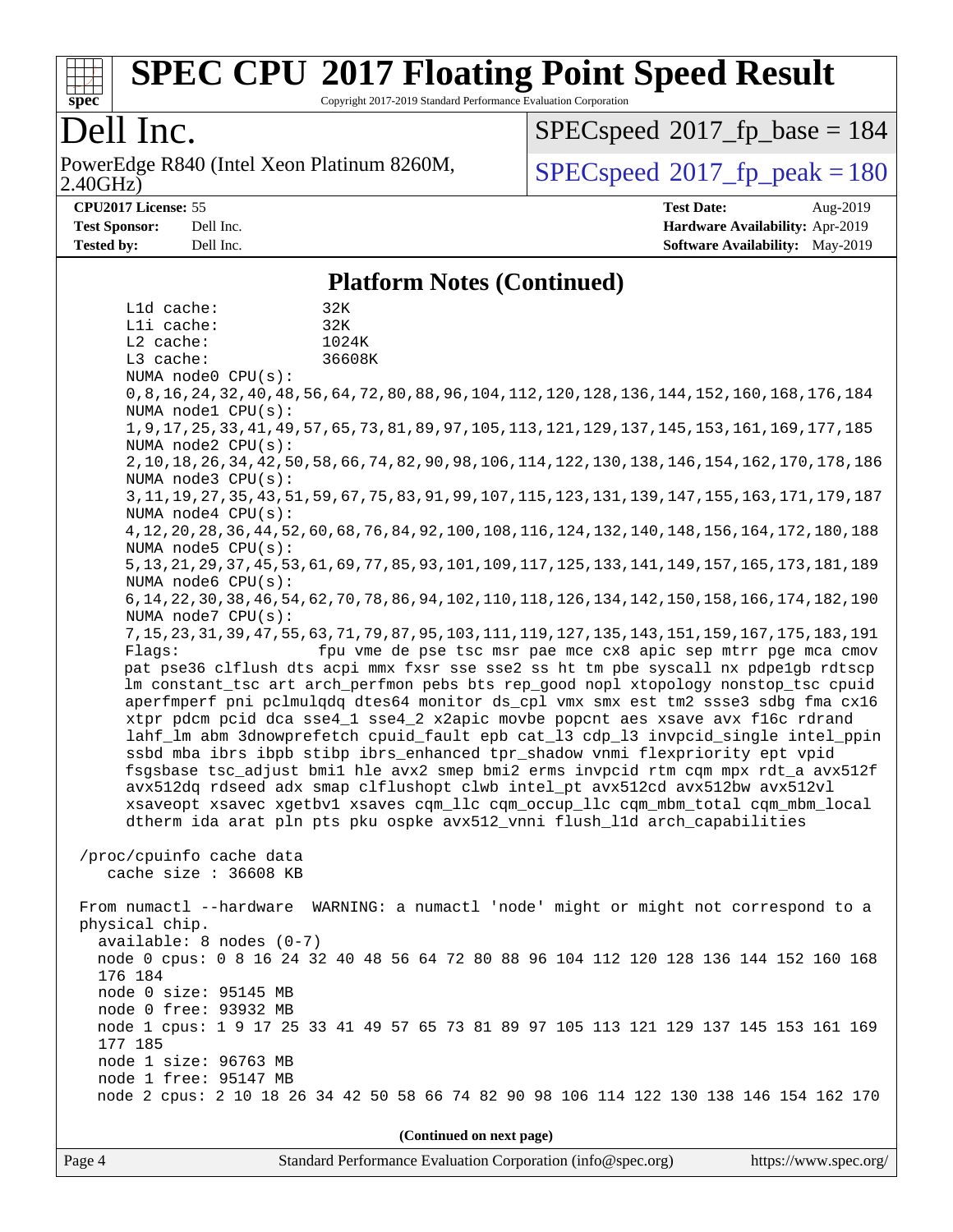

Copyright 2017-2019 Standard Performance Evaluation Corporation

### Dell Inc.

2.40GHz) PowerEdge R840 (Intel Xeon Platinum 8260M,  $SPEC speed@2017$  fp\_peak = 180

[SPECspeed](http://www.spec.org/auto/cpu2017/Docs/result-fields.html#SPECspeed2017fpbase)<sup>®</sup>2017 fp base = 184

**[CPU2017 License:](http://www.spec.org/auto/cpu2017/Docs/result-fields.html#CPU2017License)** 55 **[Test Date:](http://www.spec.org/auto/cpu2017/Docs/result-fields.html#TestDate)** Aug-2019 **[Test Sponsor:](http://www.spec.org/auto/cpu2017/Docs/result-fields.html#TestSponsor)** Dell Inc. **[Hardware Availability:](http://www.spec.org/auto/cpu2017/Docs/result-fields.html#HardwareAvailability)** Apr-2019 **[Tested by:](http://www.spec.org/auto/cpu2017/Docs/result-fields.html#Testedby)** Dell Inc. **[Software Availability:](http://www.spec.org/auto/cpu2017/Docs/result-fields.html#SoftwareAvailability)** May-2019

#### **[Platform Notes \(Continued\)](http://www.spec.org/auto/cpu2017/Docs/result-fields.html#PlatformNotes)**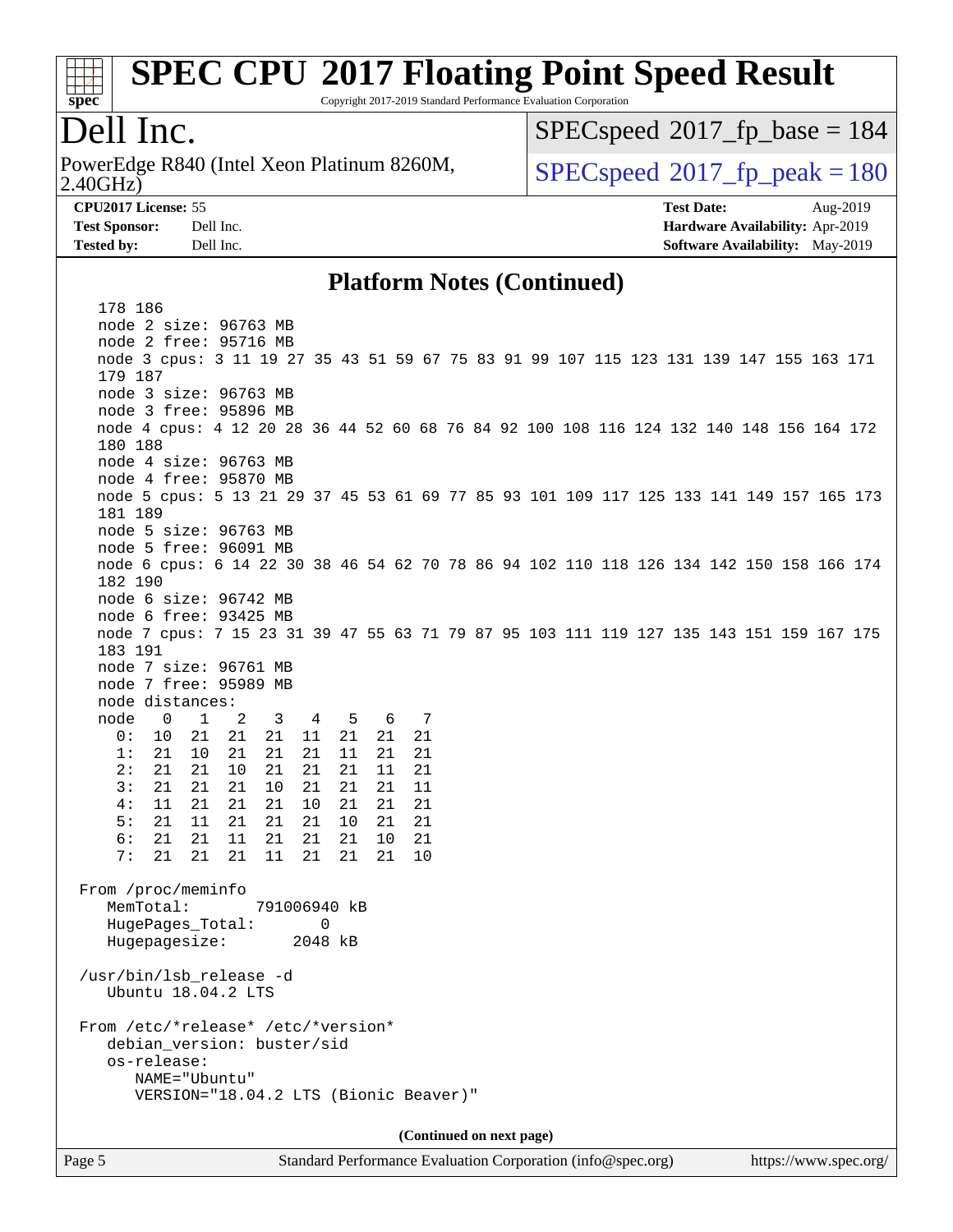

Copyright 2017-2019 Standard Performance Evaluation Corporation

## Dell Inc.

2.40GHz) PowerEdge R840 (Intel Xeon Platinum 8260M,  $SPEC speed@2017$  fp\_peak = 180

[SPECspeed](http://www.spec.org/auto/cpu2017/Docs/result-fields.html#SPECspeed2017fpbase)<sup>®</sup>2017 fp base = 184

**[CPU2017 License:](http://www.spec.org/auto/cpu2017/Docs/result-fields.html#CPU2017License)** 55 **[Test Date:](http://www.spec.org/auto/cpu2017/Docs/result-fields.html#TestDate)** Aug-2019 **[Test Sponsor:](http://www.spec.org/auto/cpu2017/Docs/result-fields.html#TestSponsor)** Dell Inc. **[Hardware Availability:](http://www.spec.org/auto/cpu2017/Docs/result-fields.html#HardwareAvailability)** Apr-2019 **[Tested by:](http://www.spec.org/auto/cpu2017/Docs/result-fields.html#Testedby)** Dell Inc. **[Software Availability:](http://www.spec.org/auto/cpu2017/Docs/result-fields.html#SoftwareAvailability)** May-2019

### **[Platform Notes \(Continued\)](http://www.spec.org/auto/cpu2017/Docs/result-fields.html#PlatformNotes)**

 ID=ubuntu ID\_LIKE=debian PRETTY\_NAME="Ubuntu 18.04.2 LTS" VERSION\_ID="18.04" HOME\_URL="<https://www.ubuntu.com/"> SUPPORT\_URL="<https://help.ubuntu.com/">

uname -a:

 Linux intel-sut 4.15.0-45-generic #48-Ubuntu SMP Tue Jan 29 16:28:13 UTC 2019 x86\_64 x86\_64 x86\_64 GNU/Linux

Kernel self-reported vulnerability status:

 CVE-2017-5754 (Meltdown): Not affected CVE-2017-5753 (Spectre variant 1): Mitigation: \_\_user pointer sanitization CVE-2017-5715 (Spectre variant 2): Mitigation: Enhanced IBRS, IBPB

run-level 5 Aug 8 02:49

 SPEC is set to: /home/cpu2017 Filesystem Type Size Used Avail Use% Mounted on /dev/sda2 ext4 439G 43G 374G 11% /

 Additional information from dmidecode follows. WARNING: Use caution when you interpret this section. The 'dmidecode' program reads system data which is "intended to allow hardware to be accurately determined", but the intent may not be met, as there are frequent changes to hardware, firmware, and the "DMTF SMBIOS" standard. BIOS Dell Inc. 2.2.9 05/08/2019 Memory:

 24x 00AD00B300AD HMA84GR7CJR4N-WM 32 GB 2 rank 2933 24x Not Specified Not Specified

(End of data from sysinfo program)

#### **[Compiler Version Notes](http://www.spec.org/auto/cpu2017/Docs/result-fields.html#CompilerVersionNotes)**

| C                                 | 619.1bm_s(base, peak) 638.imagick_s(base, peak)<br>$644$ .nab s(base, peak)                                                                 |                       |
|-----------------------------------|---------------------------------------------------------------------------------------------------------------------------------------------|-----------------------|
| Version 19.0.4.227 Build 20190416 | Intel(R) C Intel(R) 64 Compiler for applications running on Intel(R) 64,<br>Copyright (C) 1985-2019 Intel Corporation. All rights reserved. |                       |
|                                   | (Continued on next page)                                                                                                                    |                       |
| Page 6                            | Standard Performance Evaluation Corporation (info@spec.org)                                                                                 | https://www.spec.org/ |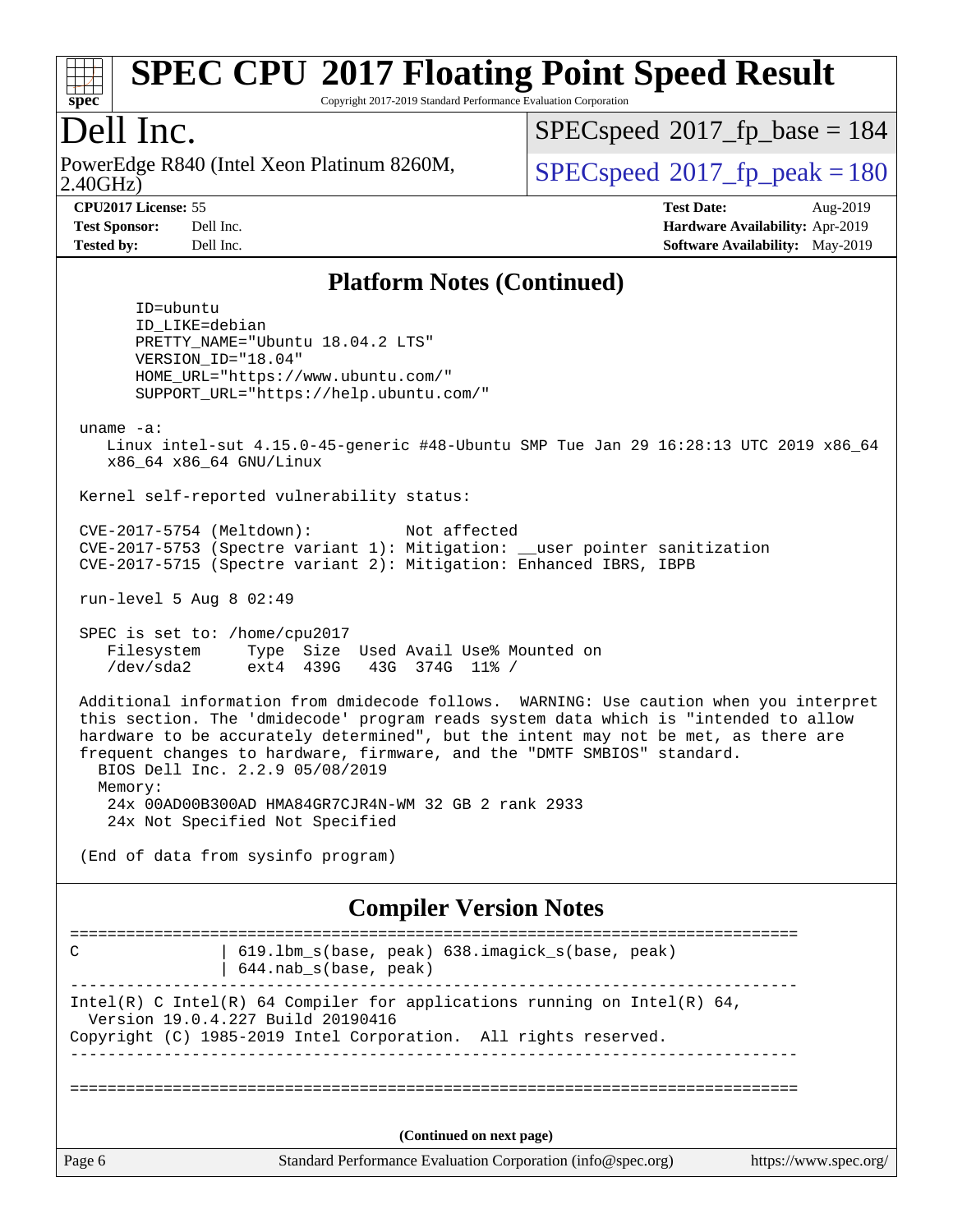

Copyright 2017-2019 Standard Performance Evaluation Corporation

## Dell Inc.

2.40GHz) PowerEdge R840 (Intel Xeon Platinum 8260M,  $\vert$  [SPECspeed](http://www.spec.org/auto/cpu2017/Docs/result-fields.html#SPECspeed2017fppeak)®[2017\\_fp\\_peak = 1](http://www.spec.org/auto/cpu2017/Docs/result-fields.html#SPECspeed2017fppeak)80

 $SPECspeed^{\circledast}2017_fp\_base = 184$  $SPECspeed^{\circledast}2017_fp\_base = 184$ 

| <b>Test Sponsor:</b> | Dell Inc. |
|----------------------|-----------|
| <b>Tested by:</b>    | Dell Inc. |

**[CPU2017 License:](http://www.spec.org/auto/cpu2017/Docs/result-fields.html#CPU2017License)** 55 **[Test Date:](http://www.spec.org/auto/cpu2017/Docs/result-fields.html#TestDate)** Aug-2019 **[Hardware Availability:](http://www.spec.org/auto/cpu2017/Docs/result-fields.html#HardwareAvailability)** Apr-2019 **[Software Availability:](http://www.spec.org/auto/cpu2017/Docs/result-fields.html#SoftwareAvailability)** May-2019

### **[Compiler Version Notes \(Continued\)](http://www.spec.org/auto/cpu2017/Docs/result-fields.html#CompilerVersionNotes)**

|         | $C_{++}$ , C, Fortran   607.cactuBSSN_s(base, peak)                                                                                                                                                                                                                                                                                                                                                                                                                                                                                                                              |
|---------|----------------------------------------------------------------------------------------------------------------------------------------------------------------------------------------------------------------------------------------------------------------------------------------------------------------------------------------------------------------------------------------------------------------------------------------------------------------------------------------------------------------------------------------------------------------------------------|
|         | Intel(R) $C++$ Intel(R) 64 Compiler for applications running on Intel(R) 64,<br>Version 19.0.4.227 Build 20190416<br>Copyright (C) 1985-2019 Intel Corporation. All rights reserved.<br>Intel(R) C Intel(R) 64 Compiler for applications running on Intel(R) 64,<br>Version 19.0.4.227 Build 20190416<br>Copyright (C) 1985-2019 Intel Corporation. All rights reserved.<br>$Intel(R)$ Fortran Intel(R) 64 Compiler for applications running on Intel(R)<br>64, Version 19.0.4.227 Build 20190416<br>Copyright (C) 1985-2019 Intel Corporation. All rights reserved.<br>-------- |
| Fortran | 603.bwaves s(base, peak) 649.fotonik3d s(base, peak)<br>654.roms_s(base, peak)                                                                                                                                                                                                                                                                                                                                                                                                                                                                                                   |
|         | $Intel(R)$ Fortran Intel(R) 64 Compiler for applications running on Intel(R)<br>64, Version 19.0.4.227 Build 20190416<br>Copyright (C) 1985-2019 Intel Corporation. All rights reserved.                                                                                                                                                                                                                                                                                                                                                                                         |
|         |                                                                                                                                                                                                                                                                                                                                                                                                                                                                                                                                                                                  |
|         | Fortran, C   621.wrf s(base, peak) 627.cam4 s(base, peak)<br>$628.$ pop $2_s(base, peak)$                                                                                                                                                                                                                                                                                                                                                                                                                                                                                        |
|         | $Intel(R)$ Fortran Intel(R) 64 Compiler for applications running on Intel(R)<br>64, Version 19.0.4.227 Build 20190416<br>Copyright (C) 1985-2019 Intel Corporation. All rights reserved.<br>Intel(R) C Intel(R) 64 Compiler for applications running on Intel(R) 64,<br>Version 19.0.4.227 Build 20190416<br>Copyright (C) 1985-2019 Intel Corporation. All rights reserved.<br>--------------------<br>-------------                                                                                                                                                            |

### **[Base Compiler Invocation](http://www.spec.org/auto/cpu2017/Docs/result-fields.html#BaseCompilerInvocation)**

[C benchmarks](http://www.spec.org/auto/cpu2017/Docs/result-fields.html#Cbenchmarks): [icc -m64 -std=c11](http://www.spec.org/cpu2017/results/res2019q3/cpu2017-20190819-16952.flags.html#user_CCbase_intel_icc_64bit_c11_33ee0cdaae7deeeab2a9725423ba97205ce30f63b9926c2519791662299b76a0318f32ddfffdc46587804de3178b4f9328c46fa7c2b0cd779d7a61945c91cd35)

[Fortran benchmarks](http://www.spec.org/auto/cpu2017/Docs/result-fields.html#Fortranbenchmarks): [ifort -m64](http://www.spec.org/cpu2017/results/res2019q3/cpu2017-20190819-16952.flags.html#user_FCbase_intel_ifort_64bit_24f2bb282fbaeffd6157abe4f878425411749daecae9a33200eee2bee2fe76f3b89351d69a8130dd5949958ce389cf37ff59a95e7a40d588e8d3a57e0c3fd751)

[Benchmarks using both Fortran and C](http://www.spec.org/auto/cpu2017/Docs/result-fields.html#BenchmarksusingbothFortranandC): [ifort -m64](http://www.spec.org/cpu2017/results/res2019q3/cpu2017-20190819-16952.flags.html#user_CC_FCbase_intel_ifort_64bit_24f2bb282fbaeffd6157abe4f878425411749daecae9a33200eee2bee2fe76f3b89351d69a8130dd5949958ce389cf37ff59a95e7a40d588e8d3a57e0c3fd751) [icc -m64 -std=c11](http://www.spec.org/cpu2017/results/res2019q3/cpu2017-20190819-16952.flags.html#user_CC_FCbase_intel_icc_64bit_c11_33ee0cdaae7deeeab2a9725423ba97205ce30f63b9926c2519791662299b76a0318f32ddfffdc46587804de3178b4f9328c46fa7c2b0cd779d7a61945c91cd35)

**(Continued on next page)**

Page 7 Standard Performance Evaluation Corporation [\(info@spec.org\)](mailto:info@spec.org) <https://www.spec.org/>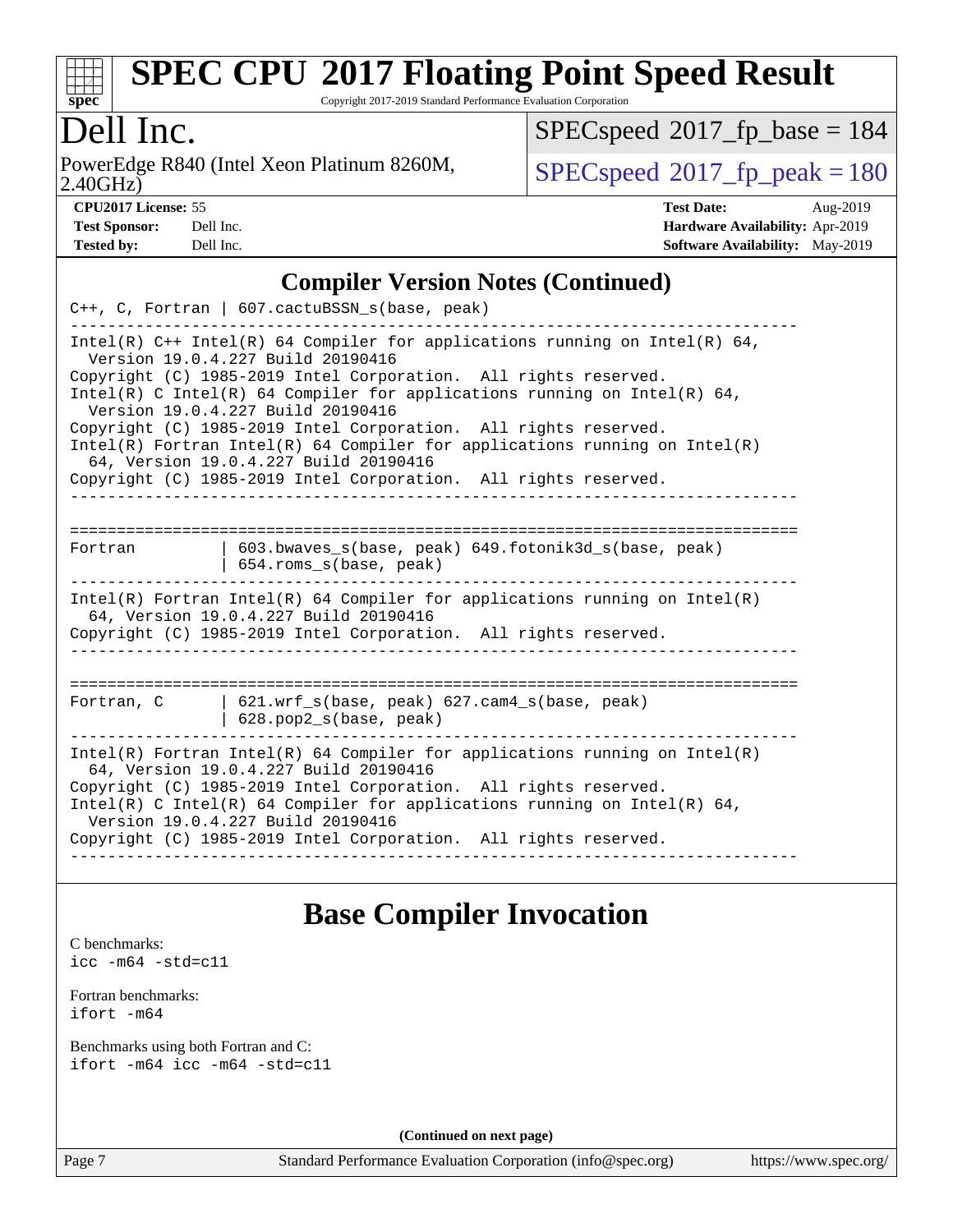

Copyright 2017-2019 Standard Performance Evaluation Corporation

## Dell Inc.

2.40GHz) PowerEdge R840 (Intel Xeon Platinum 8260M,  $\vert$  [SPECspeed](http://www.spec.org/auto/cpu2017/Docs/result-fields.html#SPECspeed2017fppeak)®2017 fp\_peak = 180

[SPECspeed](http://www.spec.org/auto/cpu2017/Docs/result-fields.html#SPECspeed2017fpbase)<sup>®</sup>2017 fp base = 184

**[CPU2017 License:](http://www.spec.org/auto/cpu2017/Docs/result-fields.html#CPU2017License)** 55 **[Test Date:](http://www.spec.org/auto/cpu2017/Docs/result-fields.html#TestDate)** Aug-2019 **[Test Sponsor:](http://www.spec.org/auto/cpu2017/Docs/result-fields.html#TestSponsor)** Dell Inc. **[Hardware Availability:](http://www.spec.org/auto/cpu2017/Docs/result-fields.html#HardwareAvailability)** Apr-2019 **[Tested by:](http://www.spec.org/auto/cpu2017/Docs/result-fields.html#Testedby)** Dell Inc. **[Software Availability:](http://www.spec.org/auto/cpu2017/Docs/result-fields.html#SoftwareAvailability)** May-2019

## **[Base Compiler Invocation \(Continued\)](http://www.spec.org/auto/cpu2017/Docs/result-fields.html#BaseCompilerInvocation)**

[Benchmarks using Fortran, C, and C++:](http://www.spec.org/auto/cpu2017/Docs/result-fields.html#BenchmarksusingFortranCandCXX) [icpc -m64](http://www.spec.org/cpu2017/results/res2019q3/cpu2017-20190819-16952.flags.html#user_CC_CXX_FCbase_intel_icpc_64bit_4ecb2543ae3f1412ef961e0650ca070fec7b7afdcd6ed48761b84423119d1bf6bdf5cad15b44d48e7256388bc77273b966e5eb805aefd121eb22e9299b2ec9d9) [icc -m64 -std=c11](http://www.spec.org/cpu2017/results/res2019q3/cpu2017-20190819-16952.flags.html#user_CC_CXX_FCbase_intel_icc_64bit_c11_33ee0cdaae7deeeab2a9725423ba97205ce30f63b9926c2519791662299b76a0318f32ddfffdc46587804de3178b4f9328c46fa7c2b0cd779d7a61945c91cd35) [ifort -m64](http://www.spec.org/cpu2017/results/res2019q3/cpu2017-20190819-16952.flags.html#user_CC_CXX_FCbase_intel_ifort_64bit_24f2bb282fbaeffd6157abe4f878425411749daecae9a33200eee2bee2fe76f3b89351d69a8130dd5949958ce389cf37ff59a95e7a40d588e8d3a57e0c3fd751)

**[Base Portability Flags](http://www.spec.org/auto/cpu2017/Docs/result-fields.html#BasePortabilityFlags)**

 603.bwaves\_s: [-DSPEC\\_LP64](http://www.spec.org/cpu2017/results/res2019q3/cpu2017-20190819-16952.flags.html#suite_basePORTABILITY603_bwaves_s_DSPEC_LP64) 607.cactuBSSN\_s: [-DSPEC\\_LP64](http://www.spec.org/cpu2017/results/res2019q3/cpu2017-20190819-16952.flags.html#suite_basePORTABILITY607_cactuBSSN_s_DSPEC_LP64) 619.lbm\_s: [-DSPEC\\_LP64](http://www.spec.org/cpu2017/results/res2019q3/cpu2017-20190819-16952.flags.html#suite_basePORTABILITY619_lbm_s_DSPEC_LP64) 621.wrf\_s: [-DSPEC\\_LP64](http://www.spec.org/cpu2017/results/res2019q3/cpu2017-20190819-16952.flags.html#suite_basePORTABILITY621_wrf_s_DSPEC_LP64) [-DSPEC\\_CASE\\_FLAG](http://www.spec.org/cpu2017/results/res2019q3/cpu2017-20190819-16952.flags.html#b621.wrf_s_baseCPORTABILITY_DSPEC_CASE_FLAG) [-convert big\\_endian](http://www.spec.org/cpu2017/results/res2019q3/cpu2017-20190819-16952.flags.html#user_baseFPORTABILITY621_wrf_s_convert_big_endian_c3194028bc08c63ac5d04de18c48ce6d347e4e562e8892b8bdbdc0214820426deb8554edfa529a3fb25a586e65a3d812c835984020483e7e73212c4d31a38223) 627.cam4\_s: [-DSPEC\\_LP64](http://www.spec.org/cpu2017/results/res2019q3/cpu2017-20190819-16952.flags.html#suite_basePORTABILITY627_cam4_s_DSPEC_LP64) [-DSPEC\\_CASE\\_FLAG](http://www.spec.org/cpu2017/results/res2019q3/cpu2017-20190819-16952.flags.html#b627.cam4_s_baseCPORTABILITY_DSPEC_CASE_FLAG) 628.pop2\_s: [-DSPEC\\_LP64](http://www.spec.org/cpu2017/results/res2019q3/cpu2017-20190819-16952.flags.html#suite_basePORTABILITY628_pop2_s_DSPEC_LP64) [-DSPEC\\_CASE\\_FLAG](http://www.spec.org/cpu2017/results/res2019q3/cpu2017-20190819-16952.flags.html#b628.pop2_s_baseCPORTABILITY_DSPEC_CASE_FLAG) [-convert big\\_endian](http://www.spec.org/cpu2017/results/res2019q3/cpu2017-20190819-16952.flags.html#user_baseFPORTABILITY628_pop2_s_convert_big_endian_c3194028bc08c63ac5d04de18c48ce6d347e4e562e8892b8bdbdc0214820426deb8554edfa529a3fb25a586e65a3d812c835984020483e7e73212c4d31a38223) [-assume byterecl](http://www.spec.org/cpu2017/results/res2019q3/cpu2017-20190819-16952.flags.html#user_baseFPORTABILITY628_pop2_s_assume_byterecl_7e47d18b9513cf18525430bbf0f2177aa9bf368bc7a059c09b2c06a34b53bd3447c950d3f8d6c70e3faf3a05c8557d66a5798b567902e8849adc142926523472) 638.imagick\_s: [-DSPEC\\_LP64](http://www.spec.org/cpu2017/results/res2019q3/cpu2017-20190819-16952.flags.html#suite_basePORTABILITY638_imagick_s_DSPEC_LP64) 644.nab\_s: [-DSPEC\\_LP64](http://www.spec.org/cpu2017/results/res2019q3/cpu2017-20190819-16952.flags.html#suite_basePORTABILITY644_nab_s_DSPEC_LP64) 649.fotonik3d\_s: [-DSPEC\\_LP64](http://www.spec.org/cpu2017/results/res2019q3/cpu2017-20190819-16952.flags.html#suite_basePORTABILITY649_fotonik3d_s_DSPEC_LP64) 654.roms\_s: [-DSPEC\\_LP64](http://www.spec.org/cpu2017/results/res2019q3/cpu2017-20190819-16952.flags.html#suite_basePORTABILITY654_roms_s_DSPEC_LP64)

### **[Base Optimization Flags](http://www.spec.org/auto/cpu2017/Docs/result-fields.html#BaseOptimizationFlags)**

| U DEIICHHIATKS.<br>-xCORE-AVX2 -ipo -03 -no-prec-div -qopt-prefetch -ffinite-math-only<br>-gopt-mem-layout-trans=4 -gopenmp -DSPEC OPENMP                                                        |
|--------------------------------------------------------------------------------------------------------------------------------------------------------------------------------------------------|
| Fortran benchmarks:<br>-DSPEC_OPENMP -xCORE-AVX2 -ipo -03 -no-prec-div -qopt-prefetch<br>-ffinite-math-only -qopt-mem-layout-trans=4 -qopenmp<br>-nostandard-realloc-lhs                         |
| Benchmarks using both Fortran and C:<br>-xCORE-AVX2 -ipo -03 -no-prec-div -qopt-prefetch -ffinite-math-only<br>-gopt-mem-layout-trans=4 -gopenmp -DSPEC OPENMP<br>-nostandard-realloc-lhs        |
| Benchmarks using Fortran, C, and $C_{++}$ :<br>-xCORE-AVX2 -ipo -03 -no-prec-div -qopt-prefetch -ffinite-math-only<br>-gopt-mem-layout-trans=4 -gopenmp -DSPEC OPENMP<br>-nostandard-realloc-lhs |
|                                                                                                                                                                                                  |

 $C$  benchmarks: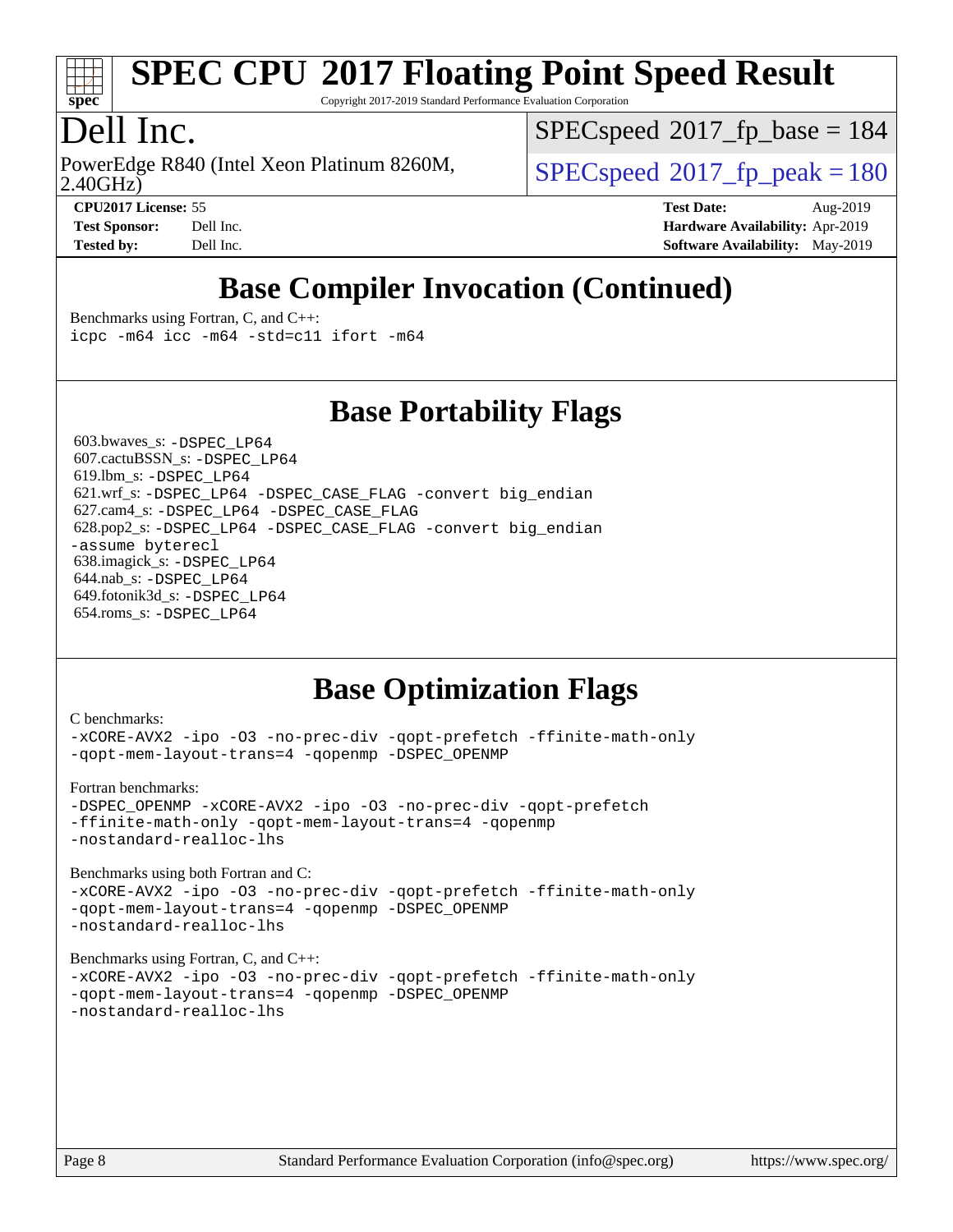

Copyright 2017-2019 Standard Performance Evaluation Corporation

## Dell Inc.

2.40GHz) PowerEdge R840 (Intel Xeon Platinum 8260M,  $SPEC speed@2017$  fp\_peak = 180

[SPECspeed](http://www.spec.org/auto/cpu2017/Docs/result-fields.html#SPECspeed2017fpbase)<sup>®</sup>2017 fp base = 184

**[CPU2017 License:](http://www.spec.org/auto/cpu2017/Docs/result-fields.html#CPU2017License)** 55 **[Test Date:](http://www.spec.org/auto/cpu2017/Docs/result-fields.html#TestDate)** Aug-2019 **[Test Sponsor:](http://www.spec.org/auto/cpu2017/Docs/result-fields.html#TestSponsor)** Dell Inc. **[Hardware Availability:](http://www.spec.org/auto/cpu2017/Docs/result-fields.html#HardwareAvailability)** Apr-2019 **[Tested by:](http://www.spec.org/auto/cpu2017/Docs/result-fields.html#Testedby)** Dell Inc. **[Software Availability:](http://www.spec.org/auto/cpu2017/Docs/result-fields.html#SoftwareAvailability)** May-2019

### **[Peak Compiler Invocation](http://www.spec.org/auto/cpu2017/Docs/result-fields.html#PeakCompilerInvocation)**

[C benchmarks](http://www.spec.org/auto/cpu2017/Docs/result-fields.html#Cbenchmarks): [icc -m64 -std=c11](http://www.spec.org/cpu2017/results/res2019q3/cpu2017-20190819-16952.flags.html#user_CCpeak_intel_icc_64bit_c11_33ee0cdaae7deeeab2a9725423ba97205ce30f63b9926c2519791662299b76a0318f32ddfffdc46587804de3178b4f9328c46fa7c2b0cd779d7a61945c91cd35)

[Fortran benchmarks](http://www.spec.org/auto/cpu2017/Docs/result-fields.html#Fortranbenchmarks): [ifort -m64](http://www.spec.org/cpu2017/results/res2019q3/cpu2017-20190819-16952.flags.html#user_FCpeak_intel_ifort_64bit_24f2bb282fbaeffd6157abe4f878425411749daecae9a33200eee2bee2fe76f3b89351d69a8130dd5949958ce389cf37ff59a95e7a40d588e8d3a57e0c3fd751)

[Benchmarks using both Fortran and C](http://www.spec.org/auto/cpu2017/Docs/result-fields.html#BenchmarksusingbothFortranandC): [ifort -m64](http://www.spec.org/cpu2017/results/res2019q3/cpu2017-20190819-16952.flags.html#user_CC_FCpeak_intel_ifort_64bit_24f2bb282fbaeffd6157abe4f878425411749daecae9a33200eee2bee2fe76f3b89351d69a8130dd5949958ce389cf37ff59a95e7a40d588e8d3a57e0c3fd751) [icc -m64 -std=c11](http://www.spec.org/cpu2017/results/res2019q3/cpu2017-20190819-16952.flags.html#user_CC_FCpeak_intel_icc_64bit_c11_33ee0cdaae7deeeab2a9725423ba97205ce30f63b9926c2519791662299b76a0318f32ddfffdc46587804de3178b4f9328c46fa7c2b0cd779d7a61945c91cd35)

[Benchmarks using Fortran, C, and C++:](http://www.spec.org/auto/cpu2017/Docs/result-fields.html#BenchmarksusingFortranCandCXX) [icpc -m64](http://www.spec.org/cpu2017/results/res2019q3/cpu2017-20190819-16952.flags.html#user_CC_CXX_FCpeak_intel_icpc_64bit_4ecb2543ae3f1412ef961e0650ca070fec7b7afdcd6ed48761b84423119d1bf6bdf5cad15b44d48e7256388bc77273b966e5eb805aefd121eb22e9299b2ec9d9) [icc -m64 -std=c11](http://www.spec.org/cpu2017/results/res2019q3/cpu2017-20190819-16952.flags.html#user_CC_CXX_FCpeak_intel_icc_64bit_c11_33ee0cdaae7deeeab2a9725423ba97205ce30f63b9926c2519791662299b76a0318f32ddfffdc46587804de3178b4f9328c46fa7c2b0cd779d7a61945c91cd35) [ifort -m64](http://www.spec.org/cpu2017/results/res2019q3/cpu2017-20190819-16952.flags.html#user_CC_CXX_FCpeak_intel_ifort_64bit_24f2bb282fbaeffd6157abe4f878425411749daecae9a33200eee2bee2fe76f3b89351d69a8130dd5949958ce389cf37ff59a95e7a40d588e8d3a57e0c3fd751)

### **[Peak Portability Flags](http://www.spec.org/auto/cpu2017/Docs/result-fields.html#PeakPortabilityFlags)**

Same as Base Portability Flags

### **[Peak Optimization Flags](http://www.spec.org/auto/cpu2017/Docs/result-fields.html#PeakOptimizationFlags)**

[C benchmarks](http://www.spec.org/auto/cpu2017/Docs/result-fields.html#Cbenchmarks):

[-xCORE-AVX2](http://www.spec.org/cpu2017/results/res2019q3/cpu2017-20190819-16952.flags.html#user_CCpeak_f-xCORE-AVX2) [-ipo](http://www.spec.org/cpu2017/results/res2019q3/cpu2017-20190819-16952.flags.html#user_CCpeak_f-ipo) [-O3](http://www.spec.org/cpu2017/results/res2019q3/cpu2017-20190819-16952.flags.html#user_CCpeak_f-O3) [-no-prec-div](http://www.spec.org/cpu2017/results/res2019q3/cpu2017-20190819-16952.flags.html#user_CCpeak_f-no-prec-div) [-qopt-prefetch](http://www.spec.org/cpu2017/results/res2019q3/cpu2017-20190819-16952.flags.html#user_CCpeak_f-qopt-prefetch) [-ffinite-math-only](http://www.spec.org/cpu2017/results/res2019q3/cpu2017-20190819-16952.flags.html#user_CCpeak_f_finite_math_only_cb91587bd2077682c4b38af759c288ed7c732db004271a9512da14a4f8007909a5f1427ecbf1a0fb78ff2a814402c6114ac565ca162485bbcae155b5e4258871) [-qopt-mem-layout-trans=4](http://www.spec.org/cpu2017/results/res2019q3/cpu2017-20190819-16952.flags.html#user_CCpeak_f-qopt-mem-layout-trans_fa39e755916c150a61361b7846f310bcdf6f04e385ef281cadf3647acec3f0ae266d1a1d22d972a7087a248fd4e6ca390a3634700869573d231a252c784941a8) [-qopenmp](http://www.spec.org/cpu2017/results/res2019q3/cpu2017-20190819-16952.flags.html#user_CCpeak_qopenmp_16be0c44f24f464004c6784a7acb94aca937f053568ce72f94b139a11c7c168634a55f6653758ddd83bcf7b8463e8028bb0b48b77bcddc6b78d5d95bb1df2967) [-DSPEC\\_OPENMP](http://www.spec.org/cpu2017/results/res2019q3/cpu2017-20190819-16952.flags.html#suite_CCpeak_DSPEC_OPENMP)

[Fortran benchmarks](http://www.spec.org/auto/cpu2017/Docs/result-fields.html#Fortranbenchmarks):

 603.bwaves\_s: [-prof-gen](http://www.spec.org/cpu2017/results/res2019q3/cpu2017-20190819-16952.flags.html#user_peakPASS1_FFLAGSPASS1_LDFLAGS603_bwaves_s_prof_gen_5aa4926d6013ddb2a31985c654b3eb18169fc0c6952a63635c234f711e6e63dd76e94ad52365559451ec499a2cdb89e4dc58ba4c67ef54ca681ffbe1461d6b36)(pass 1) [-prof-use](http://www.spec.org/cpu2017/results/res2019q3/cpu2017-20190819-16952.flags.html#user_peakPASS2_FFLAGSPASS2_LDFLAGS603_bwaves_s_prof_use_1a21ceae95f36a2b53c25747139a6c16ca95bd9def2a207b4f0849963b97e94f5260e30a0c64f4bb623698870e679ca08317ef8150905d41bd88c6f78df73f19)(pass 2) [-DSPEC\\_SUPPRESS\\_OPENMP](http://www.spec.org/cpu2017/results/res2019q3/cpu2017-20190819-16952.flags.html#suite_peakPASS1_FOPTIMIZE603_bwaves_s_DSPEC_SUPPRESS_OPENMP) [-DSPEC\\_OPENMP](http://www.spec.org/cpu2017/results/res2019q3/cpu2017-20190819-16952.flags.html#suite_peakPASS2_FOPTIMIZE603_bwaves_s_DSPEC_OPENMP) [-O2](http://www.spec.org/cpu2017/results/res2019q3/cpu2017-20190819-16952.flags.html#user_peakPASS1_FOPTIMIZE603_bwaves_s_f-O2) [-xCORE-AVX2](http://www.spec.org/cpu2017/results/res2019q3/cpu2017-20190819-16952.flags.html#user_peakPASS2_FOPTIMIZE603_bwaves_s_f-xCORE-AVX2) [-qopt-prefetch](http://www.spec.org/cpu2017/results/res2019q3/cpu2017-20190819-16952.flags.html#user_peakPASS1_FOPTIMIZEPASS2_FOPTIMIZE603_bwaves_s_f-qopt-prefetch) [-ipo](http://www.spec.org/cpu2017/results/res2019q3/cpu2017-20190819-16952.flags.html#user_peakPASS2_FOPTIMIZE603_bwaves_s_f-ipo) [-O3](http://www.spec.org/cpu2017/results/res2019q3/cpu2017-20190819-16952.flags.html#user_peakPASS2_FOPTIMIZE603_bwaves_s_f-O3) [-ffinite-math-only](http://www.spec.org/cpu2017/results/res2019q3/cpu2017-20190819-16952.flags.html#user_peakPASS1_FOPTIMIZEPASS2_FOPTIMIZE603_bwaves_s_f_finite_math_only_cb91587bd2077682c4b38af759c288ed7c732db004271a9512da14a4f8007909a5f1427ecbf1a0fb78ff2a814402c6114ac565ca162485bbcae155b5e4258871) [-no-prec-div](http://www.spec.org/cpu2017/results/res2019q3/cpu2017-20190819-16952.flags.html#user_peakPASS2_FOPTIMIZE603_bwaves_s_f-no-prec-div) [-qopt-mem-layout-trans=4](http://www.spec.org/cpu2017/results/res2019q3/cpu2017-20190819-16952.flags.html#user_peakPASS1_FOPTIMIZEPASS2_FOPTIMIZE603_bwaves_s_f-qopt-mem-layout-trans_fa39e755916c150a61361b7846f310bcdf6f04e385ef281cadf3647acec3f0ae266d1a1d22d972a7087a248fd4e6ca390a3634700869573d231a252c784941a8) [-qopenmp](http://www.spec.org/cpu2017/results/res2019q3/cpu2017-20190819-16952.flags.html#user_peakPASS2_FOPTIMIZE603_bwaves_s_qopenmp_16be0c44f24f464004c6784a7acb94aca937f053568ce72f94b139a11c7c168634a55f6653758ddd83bcf7b8463e8028bb0b48b77bcddc6b78d5d95bb1df2967) [-nostandard-realloc-lhs](http://www.spec.org/cpu2017/results/res2019q3/cpu2017-20190819-16952.flags.html#user_peakEXTRA_FOPTIMIZE603_bwaves_s_f_2003_std_realloc_82b4557e90729c0f113870c07e44d33d6f5a304b4f63d4c15d2d0f1fab99f5daaed73bdb9275d9ae411527f28b936061aa8b9c8f2d63842963b95c9dd6426b8a)

649.fotonik3d\_s: Same as 603.bwaves\_s

 654.roms\_s: [-DSPEC\\_OPENMP](http://www.spec.org/cpu2017/results/res2019q3/cpu2017-20190819-16952.flags.html#suite_peakFOPTIMIZE654_roms_s_DSPEC_OPENMP) [-xCORE-AVX2](http://www.spec.org/cpu2017/results/res2019q3/cpu2017-20190819-16952.flags.html#user_peakFOPTIMIZE654_roms_s_f-xCORE-AVX2) [-ipo](http://www.spec.org/cpu2017/results/res2019q3/cpu2017-20190819-16952.flags.html#user_peakFOPTIMIZE654_roms_s_f-ipo) [-O3](http://www.spec.org/cpu2017/results/res2019q3/cpu2017-20190819-16952.flags.html#user_peakFOPTIMIZE654_roms_s_f-O3) [-no-prec-div](http://www.spec.org/cpu2017/results/res2019q3/cpu2017-20190819-16952.flags.html#user_peakFOPTIMIZE654_roms_s_f-no-prec-div) [-qopt-prefetch](http://www.spec.org/cpu2017/results/res2019q3/cpu2017-20190819-16952.flags.html#user_peakFOPTIMIZE654_roms_s_f-qopt-prefetch) [-ffinite-math-only](http://www.spec.org/cpu2017/results/res2019q3/cpu2017-20190819-16952.flags.html#user_peakFOPTIMIZE654_roms_s_f_finite_math_only_cb91587bd2077682c4b38af759c288ed7c732db004271a9512da14a4f8007909a5f1427ecbf1a0fb78ff2a814402c6114ac565ca162485bbcae155b5e4258871) [-qopt-mem-layout-trans=4](http://www.spec.org/cpu2017/results/res2019q3/cpu2017-20190819-16952.flags.html#user_peakFOPTIMIZE654_roms_s_f-qopt-mem-layout-trans_fa39e755916c150a61361b7846f310bcdf6f04e385ef281cadf3647acec3f0ae266d1a1d22d972a7087a248fd4e6ca390a3634700869573d231a252c784941a8) [-qopenmp](http://www.spec.org/cpu2017/results/res2019q3/cpu2017-20190819-16952.flags.html#user_peakFOPTIMIZE654_roms_s_qopenmp_16be0c44f24f464004c6784a7acb94aca937f053568ce72f94b139a11c7c168634a55f6653758ddd83bcf7b8463e8028bb0b48b77bcddc6b78d5d95bb1df2967) [-nostandard-realloc-lhs](http://www.spec.org/cpu2017/results/res2019q3/cpu2017-20190819-16952.flags.html#user_peakEXTRA_FOPTIMIZE654_roms_s_f_2003_std_realloc_82b4557e90729c0f113870c07e44d33d6f5a304b4f63d4c15d2d0f1fab99f5daaed73bdb9275d9ae411527f28b936061aa8b9c8f2d63842963b95c9dd6426b8a)

[Benchmarks using both Fortran and C](http://www.spec.org/auto/cpu2017/Docs/result-fields.html#BenchmarksusingbothFortranandC):

| 621.wrf_s: $-prof-qen(pass 1) -prof-use(pass 2) -02 -xCORE-AVX2$ |
|------------------------------------------------------------------|
| -gopt-prefetch -ipo -03 -ffinite-math-only -no-prec-div          |
| -gopt-mem-layout-trans=4 -DSPEC SUPPRESS OPENMP -gopenmp         |
| -DSPEC OPENMP -nostandard-realloc-lhs                            |

**(Continued on next page)**